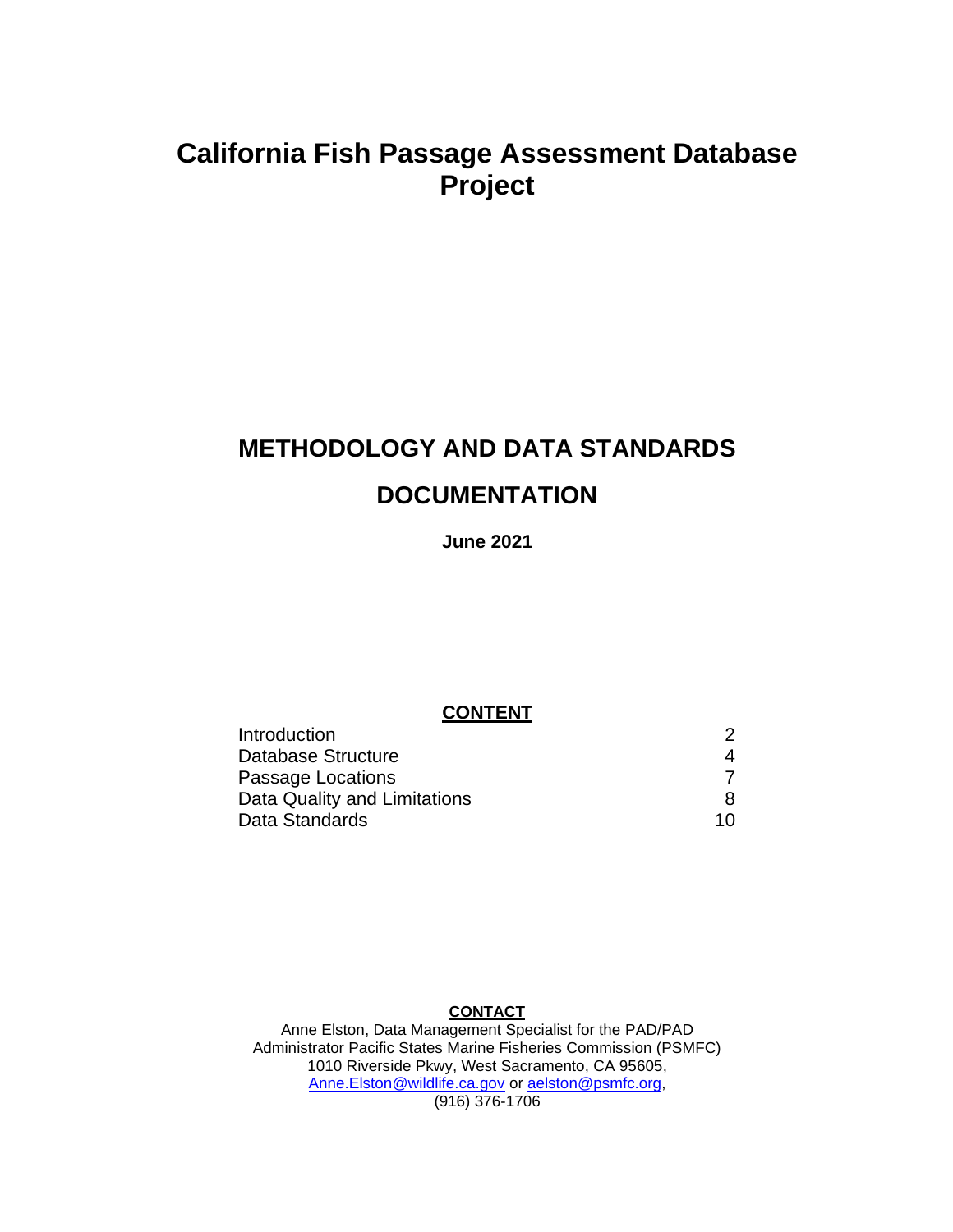## <span id="page-1-0"></span>**Introduction**

The Passage Assessment Database (PAD) provides a common framework for the collection, management and analysis of known and potential barriers to fish passage in California streams. It is designed to capture a set of basic information about each potential barrier to aid in inventorying and assessing fish passage issues on a statewide scale, and aid in restoration efforts. The set of data fields included in the PAD were chosen to meet the needs of the [California Fish Passage Forum,](https://www.cafishpassageforum.org/) an association of public, private and government organizations, with the mission to protect and revitalize anadromous fish populations in California.

The PAD is an ongoing map-based inventory of known and potential barriers to anadromous and resident fishes in California. The PAD compiles currently available fish passage information from hundreds of data sources and references and allows past and future barrier assessments to be standardized and stored in one place. The inventory can be used to identify barriers suitable for removal or modification, to restore spawning and riparian habitat, and reduce stream fragmentation.

The PAD is intended to be compatible with a variety of other data sources related to fish issues and can be incorporated into tools and resources developed by partners and stakeholders. An example of this is the PAD's use as a key data input to [FISH](https://fishpass.psmfc.org/)*Pass* (https://fishpass.psmfc.org), a web-based decision-support tool developed by the California Fish Passage Forum, to help users identify and prioritize fish passage barriers for remediation. This optimization model relies heavily on barrier information from the PAD including the spatial layout of the barriers and cumulative barrier passability derived from barrier statuses, as well as other key data inputs such as potential upstream habitat and optionally, estimated costs.

All PAD records are saved with geographic location information (coordinates) with a small number of exceptions explained in the *Data Quality and Limitations* section of this document. Datasets with geographic locations are aligned to streams in which they are located on. Each are referenced to standardized hydrography, enabling PAD data to be combined with other fisheries data tied to the same hydrography. A detailed description of the digitizing process and the hydrography used can be found in the *Passage Locations* section of this document.

The PAD database is publicly available via the CalFish website [\(https://www.calfish.org/pad/\)](https://www.calfish.org/pad/), where the data can be accessed in a map viewer, tabular query system or downloaded as a geospatial file compatible with GIS software or Google Earth via the "data access" tab. These applications are updated three times a year with new barrier entries and updates.

All original sources and references are indexed and archived. Most references were converted to an electronic format and provided to a number of digital libraries including the [StreamNet library](https://www.streamnetlibrary.org/) and the University of California Berkeley Water

Passage Assessment Database Methodology and Standards, June 2021 2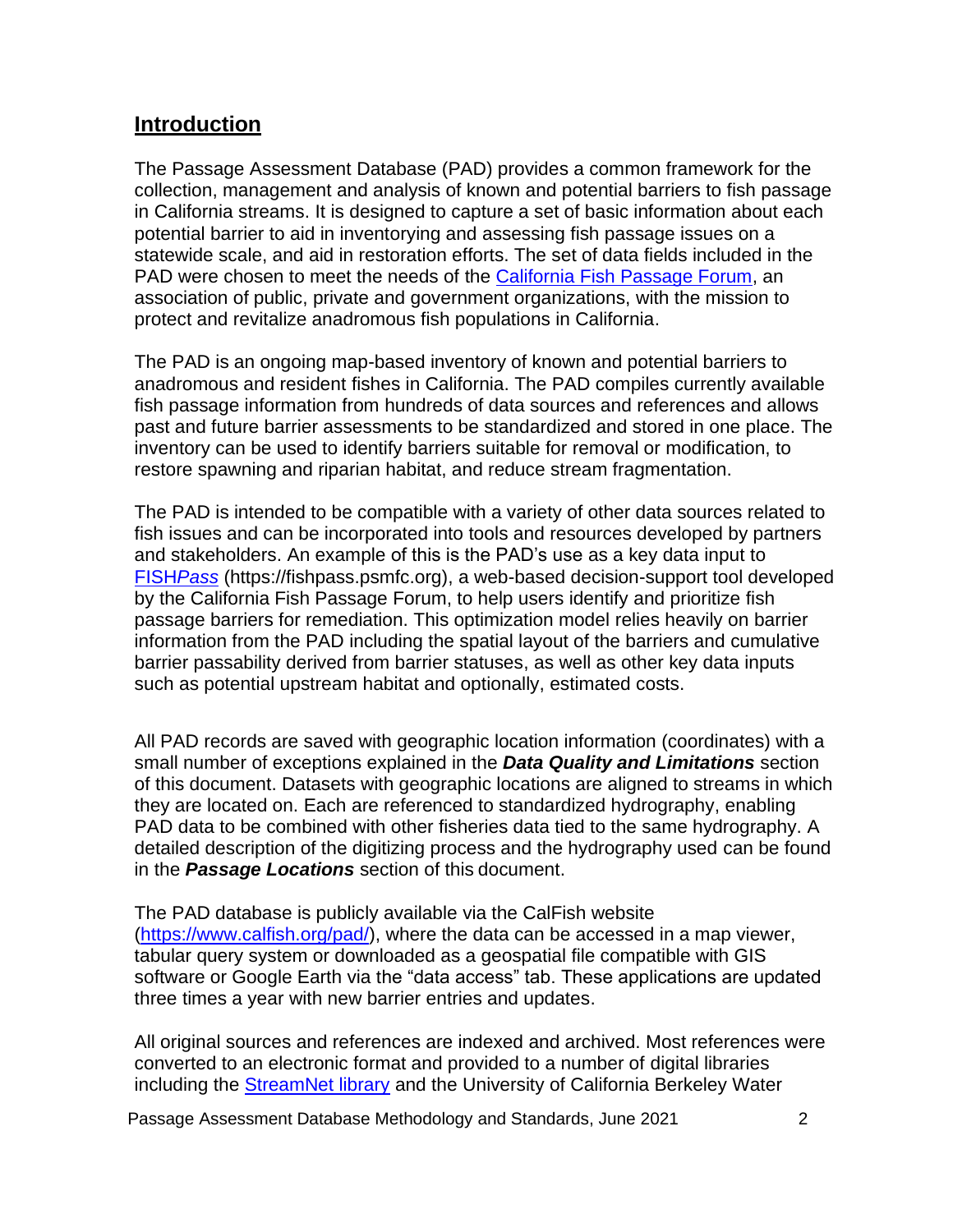Resources Center Archives. PAD references can be searched and downloaded under the [CDFW document library.](https://nrm.dfg.ca.gov/documents/Default.aspx) Please contact the PAD Administer if you need help accessing a reference in the document library. Contact information is available on the first page of this document.

To address needs for custom-built reports and queries of the fish passage barrier data, the PAD was enabled on the [CDFW data portal,](http://nrm.dfg.ca.gov/PAD/view/query.aspx) where users define search criteria, view tabular data summaries and reports, export tables, map individual PAD records in an online map viewer, as well as link to site photographs and source documentation (i.e., assessment reports) from the regularly updated PAD database. Coordinates are also available for download. The PAD data portal is updated the day after changes are made.

The PAD is a "living" resource, and while updated information is incorporated as quickly as possible, the information it contains will never be perfectly up to date as conditions in the field are constantly in flux. There are certain aspects of the PAD that are particularly lacking information. Some of these data gaps include:

- natural limits to anadromy,
- barrier assessments, especially those within estuaries and other tidal regions,
- species and life stages blocked by the barrier, and
- barrier removal project data.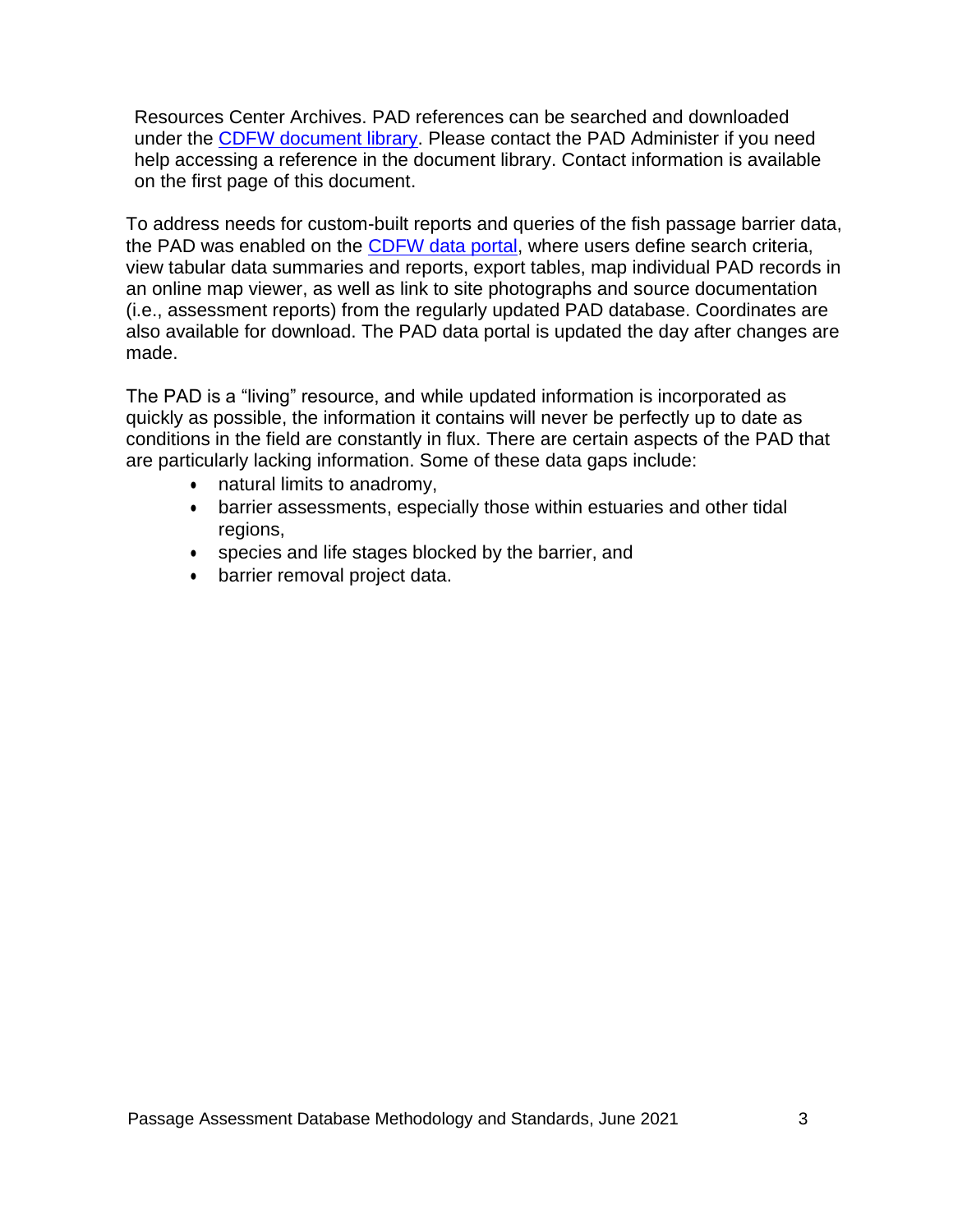# <span id="page-3-0"></span>**Database Structure**

The most important data collected about barriers in a state-wide inventory of fish passage issues are those related to their status and type, and the status of a structure or site refers to the degree to which it is impassable. The degree of severity of a barrier (i.e., low, moderate and severe) has also been identified as an important data gap, and efforts are underway to add this to the PAD in the future. The following includes the definitions for each category of passage status, and type of structure or site.

### **Categories of Passage Status:**

- *Total*: A complete barrier to fish passage for all species at all life stages at all flows.
- *Partial*: Only a barrier to certain species or life stages.
- *Temporal*: Only a barrier at certain flows.
- *Temporal and partial:* Only a barrier to certain species or life stages and only at certain flows.
- *Not a barrier*: Structure/site has been determined not to be a barrier to any species or life stages, and is passable at all flows.
- *Remediated, fish response unconfirmed\**: The barrier has been remediated, however, no evidence has yet been provided of fish presence above the remediated site. Evidence of fish presence above the site must be either quantitative (fish counts) or qualitative (fish photos).
- *Structure may not still be in existence*: Data were obtained from an old dataset and are likely to have been removed or washed away.
- *Unknown*: Structure/site has been visited or surveyed; however, dataset has no conclusive information about barrier status.
- *Unassessed*: The structure/site hasn't been visited and/or surveyed for fish passage.
- *Screened*: Fish screen is present on a water diversion and meets CDFW and/or National Oceanic and Atmospheric Administration's (NOAA) Fisheries screening criteria for salmon, steelhead or delta smelt.
- *Unscreened*: Water diversion without a fish screen or does not meet CDFW and/or National Oceanic and Atmospheric Administration's (NOAA) Fisheries screening criteria for salmon, steelhead or delta smelt.
- *Offstream/Unrated*: Water pond or a reservoir located off-stream.
- *Unknown/Diversion*: Water diversion with an unknown presence of a fish screen.

\* This category will be removed after ~September 30, 2022 once all records are migrated over to the revised data standards as part of a plan to update the PAD discussed below in this document.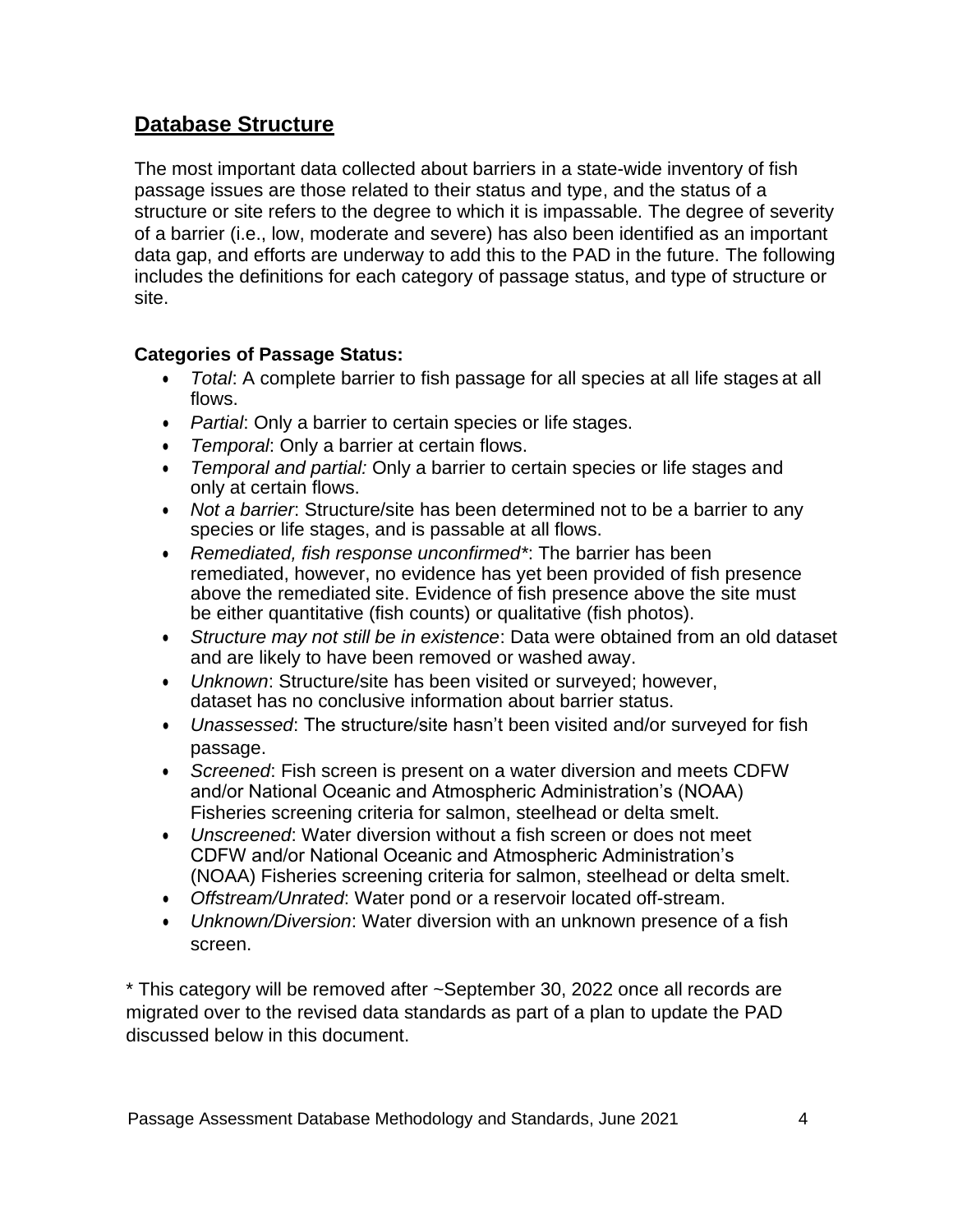#### **Types of structures or sites:**

- *Dam*: A structure built across a stream or river to obstruct the flow of water. Includes debris, earth, rock, flashboard, drop structure, arch, weir, gravity, wing gabion, etc. If the barrier obstructs the flow of water and the original data source did not indicate whether the barrier was built for this purpose, it will be assumed to be a dam until other information is available.
- *Road crossing*: A structure crossing a creek or stream that allows water underneath or over the road. Includes culvert, bridge, low-flow, etc.
- *Utility crossing*: Some type of utility line, water, gas, etc. that crosses a creek or stream.
- *Diversion*: A place where the flow of water has been diverted from one course to another or directed in order to control the drainage from a section of ground. Includes screened and unscreened water diversions.
- *Flood control channel*: Any partially or completely excavated channel intended to convey above-normal discharges.
- *Grade control*: Stabilizing weirs constructed in the streambed to prevent lowering of the channel bottom. This includes installed bedrock chutes.
- *Flow measurement weir*: A notch or depression in a levee, dam, embankment or other barrier across or bordering a stream, through which the flow of water is measured or regulated.
- *Gravel/borrow pits*: Excavated area where materials have been removed for use as fill elsewhere.
- *Fish passage facility*: Provide fish passage past obstructions that would otherwise prevent or hinder their upstream progress. These include Stepand-pool, Denil ladders, and Alaskan steep-pass types.
- *Non-structural:* Anything naturally occurring that restrains or obstructs passage. Includes waterfall, grade, temperature, subterranean flows, landslide, velocity, predation, etc.
- *Tidegate*: A structure that limits the tidal flow within anestuary.
- *Log Debris Accumulations*: Large accumulations of logs and debris which form a barrier, block flow or create a waterfall. Can be either human-induced or a natural feature.
- *Other*: Any structure type not included in the above list (type is noted in the site/passage name or site comments/notes).
- *Unknown*: Dataset does not specify the structure/site type.

The PAD incorporates the barrier ranking criteria recommended in Section IX of the [California Salmonid Stream Habitat Restoration Manual](https://nrm.dfg.ca.gov/FileHandler.ashx?DocumentID=22612&inline) published by the Department of Fish and Wildlife. Terminology used for the passage status is also consistent with Section IX (Table IX-1, page IX-1).

To see a more complete list of information captured in the PAD, please refer to the [PAD metadata](http://map.dfg.ca.gov/bios/standalonemeta.aspx?ds=069) document.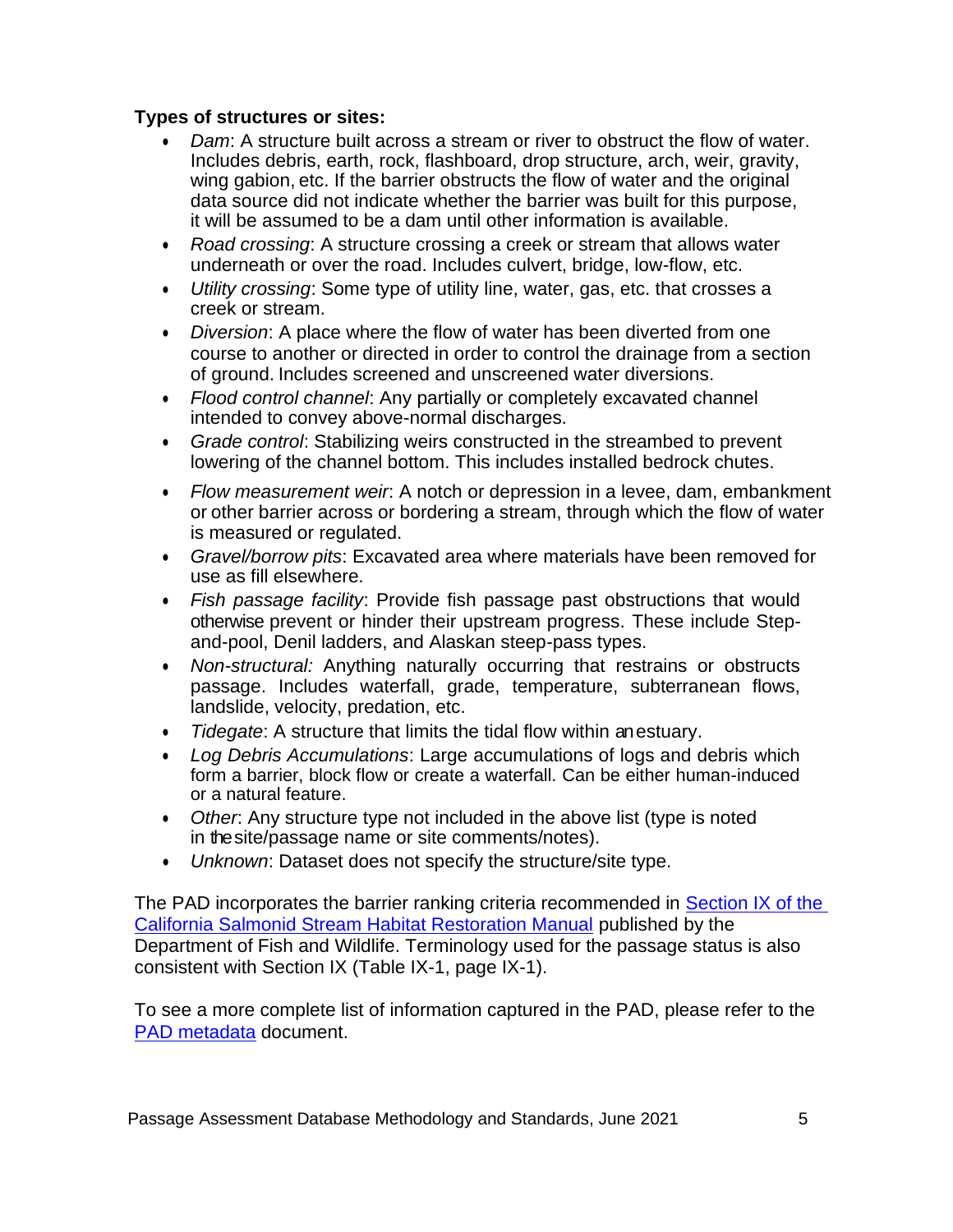#### NHD Tracing Barrier Analysis:

To assist with coarse filtering of known fish passage barriers for restoration consideration in the California Fish Passage Forum's optimization tool FISH*Pass,* an additional field was added into the PAD geospatial file. The field, 'Miles\_Upst' (miles upstream), was derived from a network analysis using PAD records and National Hydrography Dataset Plus (NHD+) flowlines (NHDPlus Vers. 2.1). The field captures the length of upstream potential anadromous (or resident Southern California Rainbow Trout) habitat to the next known PAD barrier or the estimated limit of potential habitat, if applicable. Only known barriers were used for the analysis; barriers with unknown passage status, unassessed structures, non-barriers, diversions and sites where remediation occurred were excluded from the analysis. Also, only barriers within known anadromous watersheds, and select nonanadromous watersheds (i.e., Upper Klamath River), were included in the analysis. See the FISH*Pass* website [\(https://fishpass.psmfc.org\)](https://fishpass.psmfc.org/) for more details.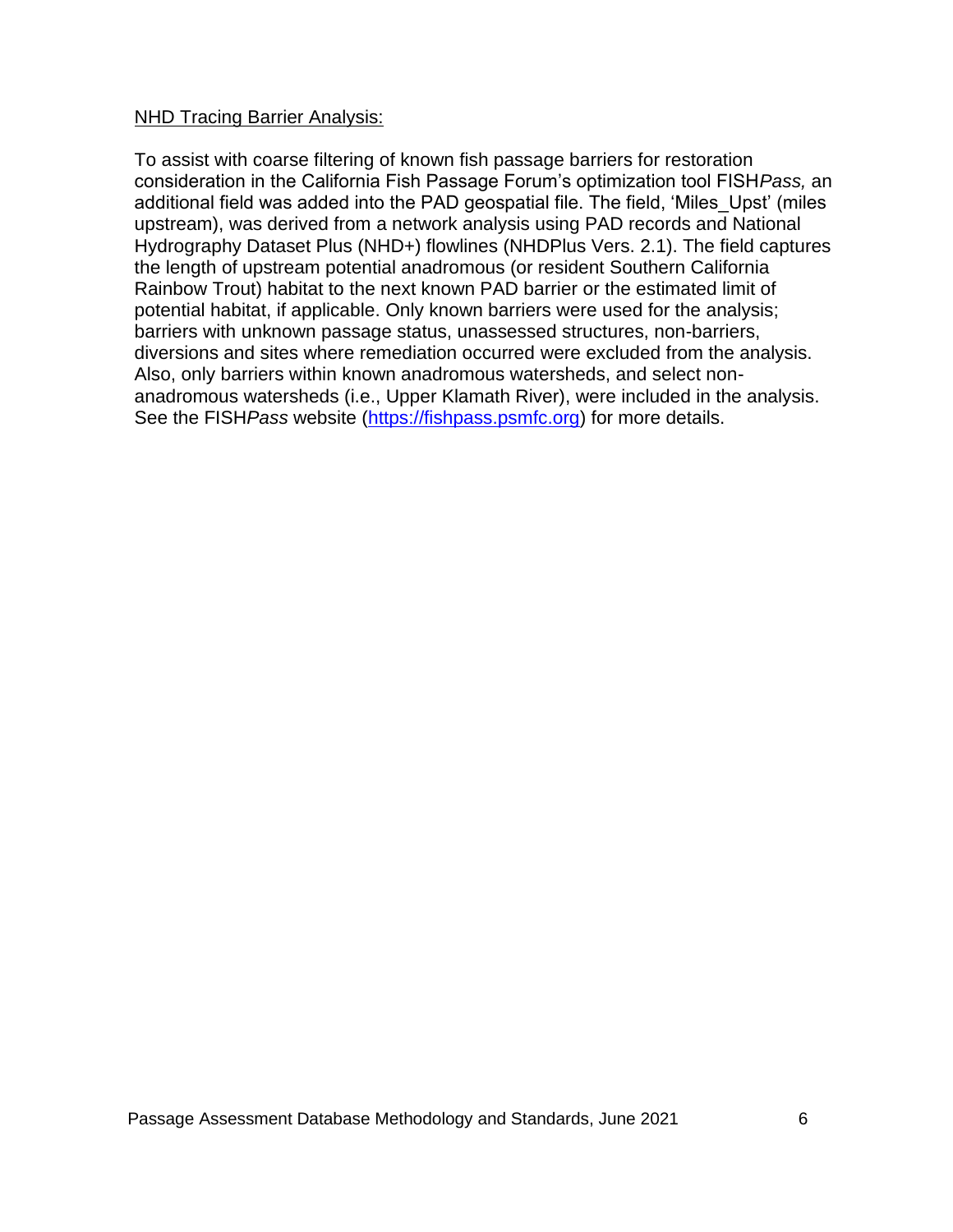## <span id="page-6-0"></span>**Passage Locations**

All PAD records are stored with geographic location information with a small number of exceptions. Each barrier record is indexed to the High-resolution National Hydrography Dataset (NHD) developed by United States Geological Survey at a 1:24,000 or finer scale. The NHD was used to assign a stream address to a PAD record. Using the 'Locate feature along route' command (ArcGIS 9.3 and later), each barrier was assigned a position along the measured stream network by capturing the unique identifier for each line segment (ComID) and the measure (feet) along the segment that represents the barrier location.

For simplicity, all barriers were standardized as point features. Downstream ends of linear barriers such as flood control channels, gradients or low-flow sections were digitized as points, based on the assumption that the adult fish swimming upstream will have to deal with the downstream end of a barrier first. The length of the linear barriers can be found in the site comments/notes for each.

Since some of the fisheries related datasets in California are tied to the LLID-based routed hydrography of a 1:100,000 scale (rather than the NHD), the PAD is also available in a format compatible with the LLID hydrography.

All geographic data that are received for use in the PAD are saved in their original format as well as in their final standardized format. If there are any problems with the PAD data, it will always be possible to return to the original dataset for a solution.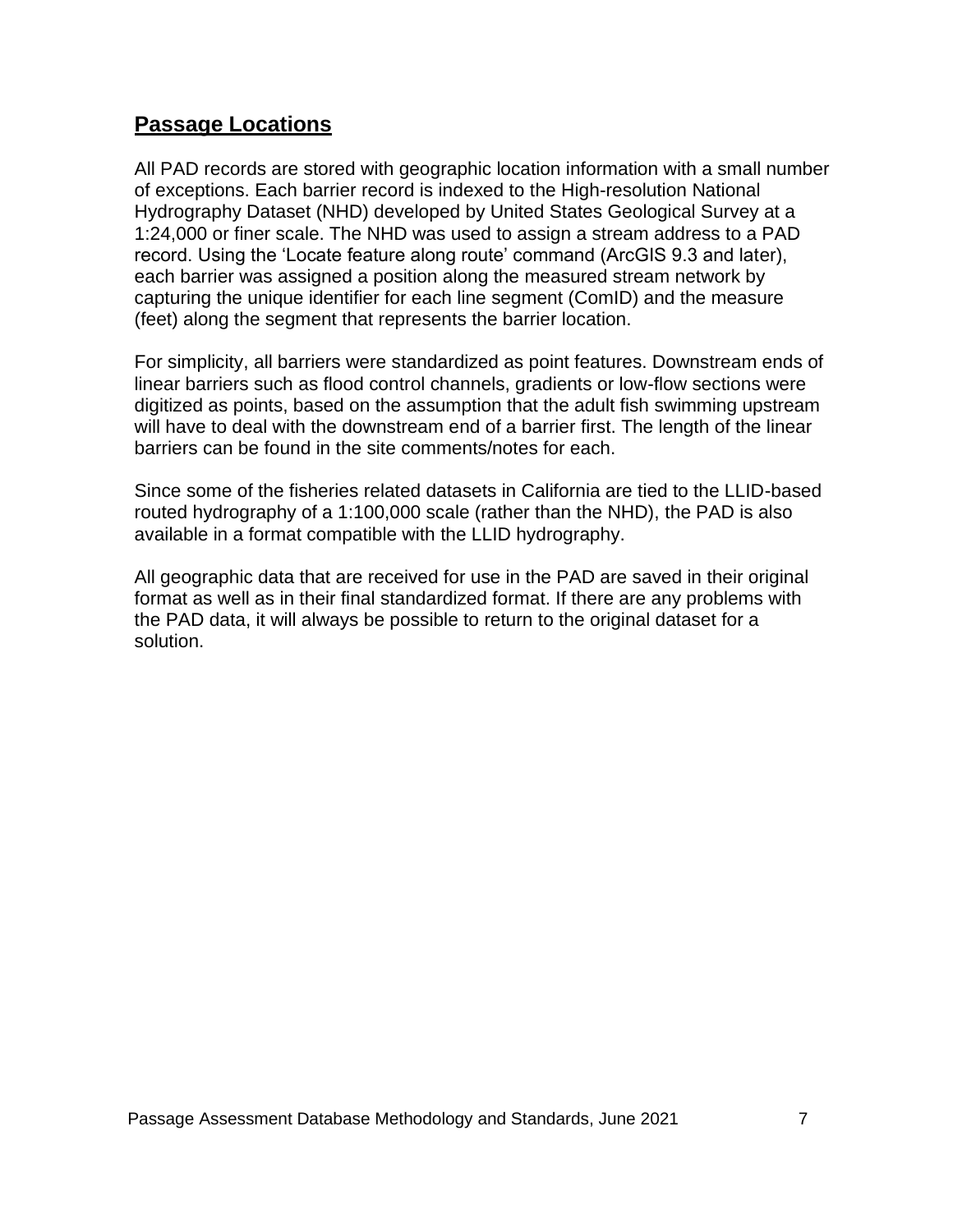# <span id="page-7-0"></span>**Data Quality and Limitations**

The PAD was compiled using information about fish passage from a large number of sources. These datasets were originally created for a number of different purposes, from general stream habitat surveys to rigorous assessments of fish passage barriers. As a result, the datasets vary widely in the type, amount, and quality of data they contain. The following are brief descriptions of the data quality issues and limitations of the data in the PAD.

- 1. **PAD Reflects Best Efforts to Include Known Information:** The data in the PAD reflect the datasets that have been found to date by PAD staff, which may not reflect the current state of fish passage in streams. For example, the PAD includes very comprehensive data about passage barriers in some watersheds, but not in others. This does not mean that there aren't many barriers in the other watersheds, but rather that the PAD does not yet include comprehensive barrier data for these watersheds.
- 2. **Lag Between Project Completion and PAD Updates:** The PAD Administrator strives to keep the data as current and updated as possible, however, there can be a lag between when on the ground projects are implemented and/or completed and when that information is provided to the PAD. For example, some programs and organizations report project completion annually and sometimes there is a lag between when a project is completed on the ground and when it is reported.
- 3. **Missing Information May Result in "Unassessed" or "Unknown" Classifications:** Many datasets do not include an assessment of whether or not an inventoried structure or non-structural feature (i.e., waterfall) are barriers to fish passage, information as to if/when they were surveyed, and the passage status (i.e., partial, temporal or total) of these structures or features. Non-surveyed structures or features are listed as "unassessed". Other structures may have had some level of survey for fish passage but passage status was indeterminate and/or needs further assessment and analysis (i.e., using Caltrans Detailed Survey or [FishXing\)](http://www.fishxing.org/); and therefore, are listed as "unknown" passage status.
- 4. **Incomplete Data Sources Impact PAD Data:** Many datasets are missing information that should be included in the database. For example, many datasets do not have species information indicating which species and life stage are blocked by the barrier and the level of blockage (i.e., temporal or total).
- 5. **Location Information Inaccuracies:** In some cases, the datasets provided to the PAD do not include precise location information. For example, some stream surveys only mention that there is a barrier or structure within a defined reach of stream, making it difficult to pinpoint the barrier location. Structures described in this way are maintained in the GIS as linear geospatial files. For the purposes of creating one point feature spatial file, all linear locations were converted to a single point at the beginning of the linear stream reach. Location inaccuracies

Passage Assessment Database Methodology and Standards, June 2021 **8** 8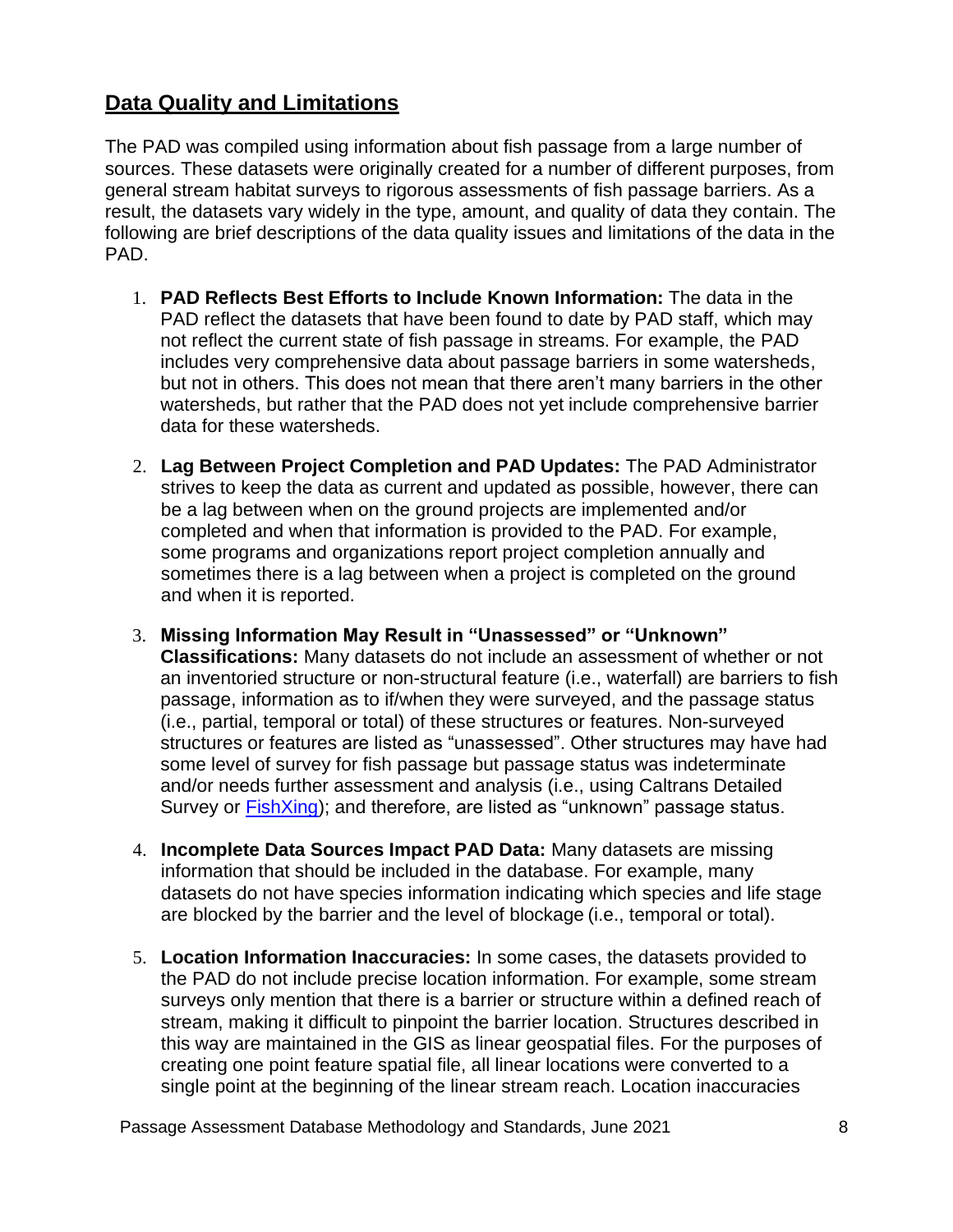have led to duplicative barrier records.

- 6. **Structure Locations Referenced to the Hydrography:** Some datasets describe locations using the distance of the structure from the stream mouth (i.e., river mile) – these were digitized using this measure on the hydrography. Since the 1: 24,000 hydrography may not follow the exact course of the stream and stream measures may not be precise, measured distances along a stream may not reflect reality. This has resulted in location errors leading to duplicate barrier entries. Errors are minimized by referencing structures to other landmarks whenever possible.
- 7. **Latitude/Longitude Coordinates Snapped to Hydrography:** Datasets with location information in latitude/longitude coordinates were snapped to the hydrography to standardize all location data in the PAD. This means that the points were shifted from the coordinates given in the original dataset, and the locations in PAD do not reflect the actual location of the point. Original coordinates are kept with the original data set. Additionally, some locations were snapped to the wrong stream and these were not diligently checked. These will need to be identified and corrected.
- 8. **Duplicate Records Due to Overlapping Geographic Ranges:** Some datasets overlap in their geographic range, and information about the same potential barrier can sometimes be found in several different datasets. In most cases, the duplicates are identified during data entry or in subsequent data quality evaluation. However, the database may still contain duplicates.
- 9. **Missing Spatial Information:** There are some passage records in the database that do not have any spatial information associated with them. This is either due to locations in the original datasets that did not make sense or because the original dataset did not include any spatial information. There are slightly more passage records in the database than in the spatial files that are displayed on maps.

To remedy the issues identified in #1 through #8 above, outreach efforts are continually being conducted to gather updated and comprehensive data. A systematic effort to remedy these issues, as well as identify and correct other issues (i.e., inconsistencies in naming conventions including stream names and landowners/structure owners), has been outlined in a plan to update the PAD. Implementation of this plan was initiated in 2021.

Additionally, in an effort to reduce the data quality issues described above in #5 through #8, PAD Data Standards described in this document on the next page were developed in 2013 in collaboration with the CDFW and PSMFC and updated in 2014 and 2021. These standards specify who determines barrier status and quality assurance and quality control procedures. The standards will be implemented for all records upon completion of the plan referenced above.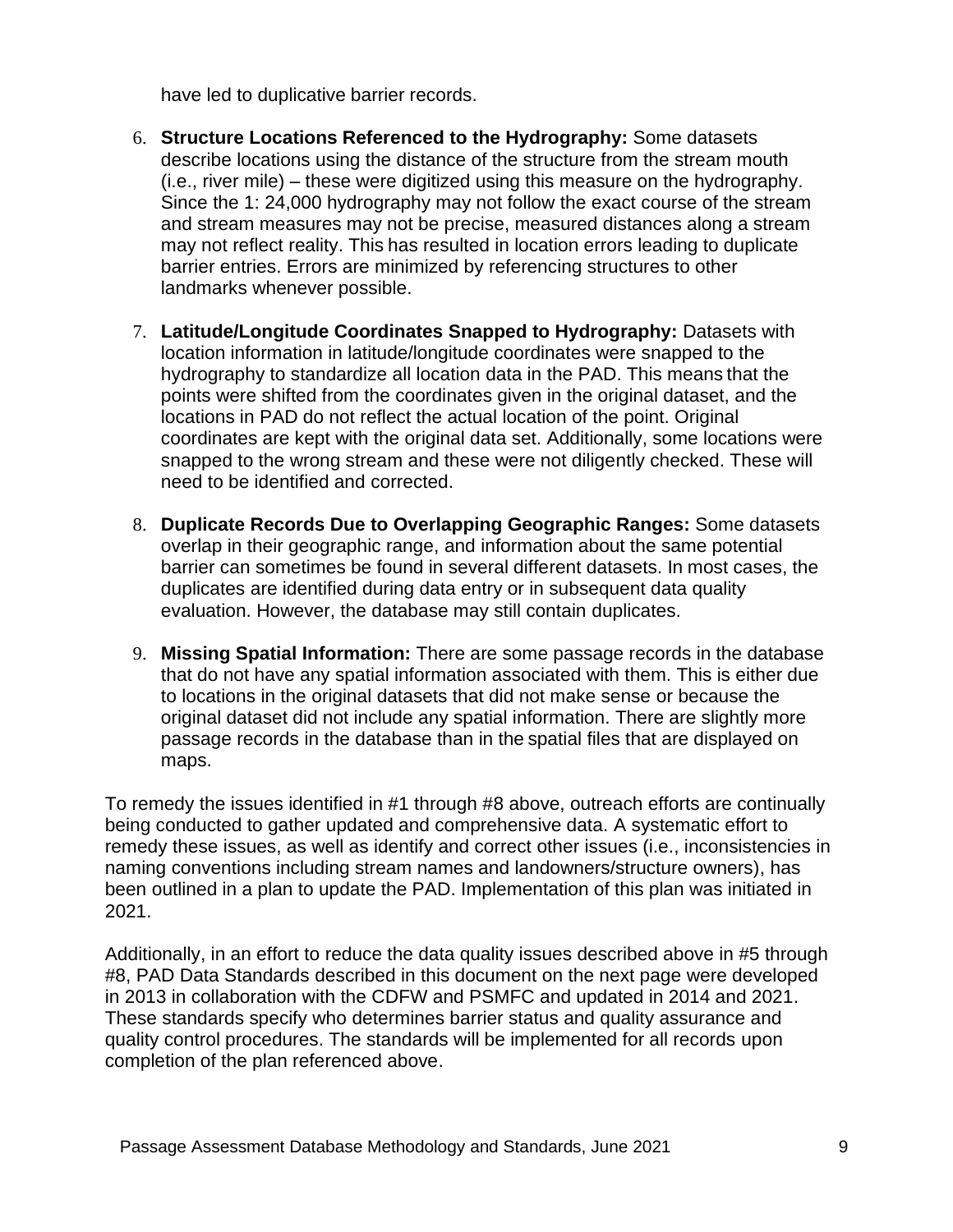# <span id="page-9-0"></span>**Data Standards**

In order to create a robust dataset of fish passage barriers in the state of California new Passage Assessment Database standards were created on January 2013 and revised in 2014 in collaboration with the California Department of Fish and Wildlife and Pacific States Marine Fisheries Commission. In 2021, these data standards were further refined with input from members of the California Fish Passage Forum.

The original standards took effect in 2013 for all new records. All existing records in the PAD will be migrated over to the new standards in the future (~September 30, 2022). These standards will be reviewed every three years and edited as deemed necessary. The following standards represent the PAD Standards first developed in January 2013 and revised on January 2014 and June 2021. The January 2014 updates include clarification of each standard, grouping them into common subjects, and deleting the standard that specified that diversions will not be snapped to the standard hydrography.

The June 2021 updates include modifications to Standard #11 to include barriers in Oregon on water bodies that flow in and out of California, Standard #10 to remove the status of "remediated, fish presence unconfirmed" and provide direction on how to address remediated barriers, and the addition of standards for management barriers and minimum criteria for updating PAD. Additionally, these updates include the deletion of standards that specified barriers in close proximity acting as one unit will be recorded as one barrier, and only including the barrier status of a particular species and lifestage in the PAD if there was a field survey or if FishXing software was used.

Standard hydrography in this document refers to high resolution hydrography developed by United States Geological Survey at a 1:24,000 or finer scale.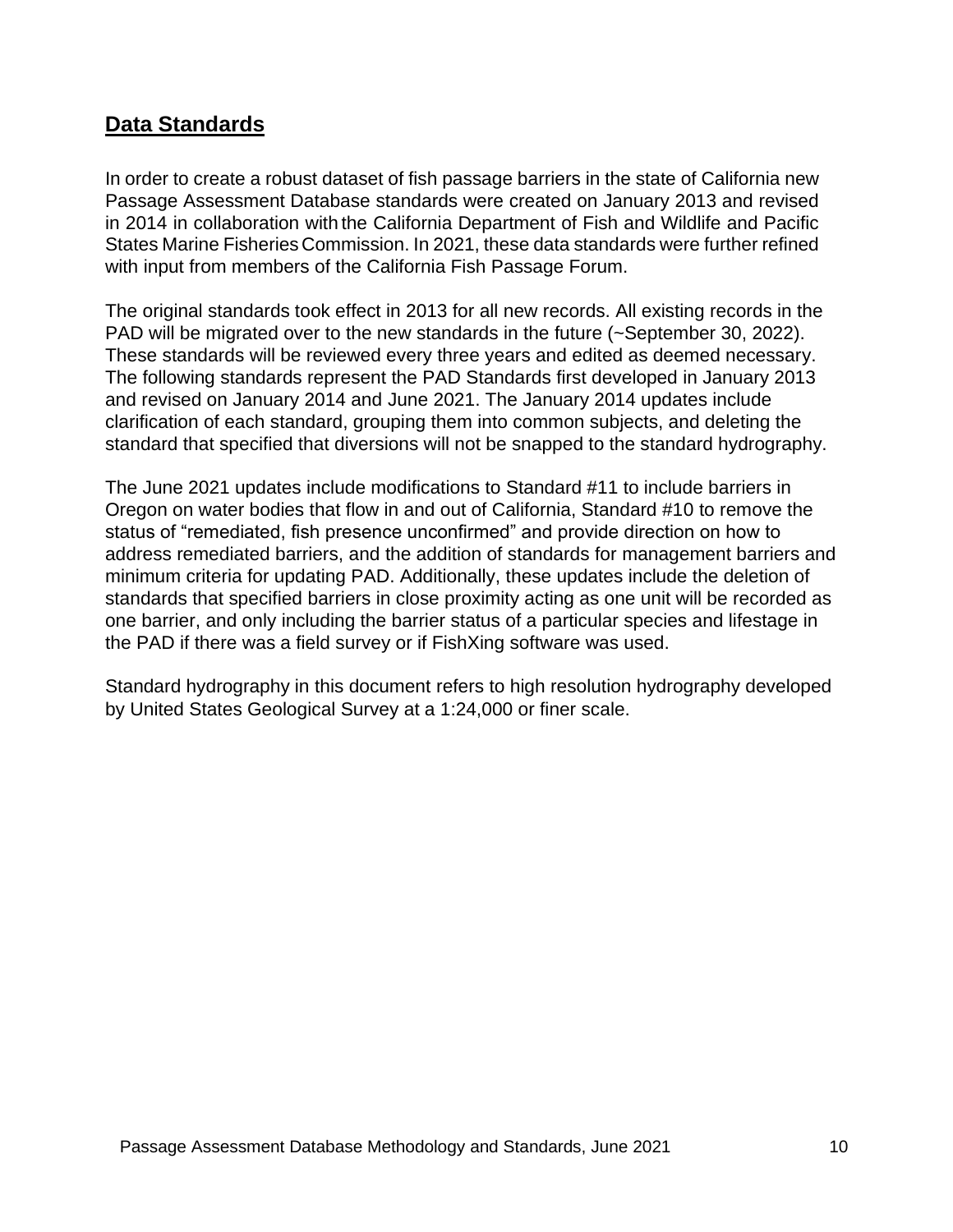# **PAD Standards, June 2021 Version**

| Category              | <b>Standard</b>         | Standard and description of the standard.                                                                                                                                      |
|-----------------------|-------------------------|--------------------------------------------------------------------------------------------------------------------------------------------------------------------------------|
|                       | #                       | Standards are listed below in bold font below, followed by a description of the standard in plain<br>text.                                                                     |
| <b>Communication</b>  | $\mathbf 1$             | Passage information obtained in-person or via a telephone will be recorded as written                                                                                          |
|                       |                         | documentation and so will the form for providing updates to the Passage Assessment                                                                                             |
|                       |                         | Database. Telecon, in-person communication memos and emails are recorded as references                                                                                         |
|                       |                         | in the PAD but are not uploaded to the CDFW Document Library or any other online data                                                                                          |
|                       |                         | storage location (e.g., StreamNet).                                                                                                                                            |
|                       |                         | The form for providing updates to the PAD will be recorded as a reference in the PAD and<br>uploaded to the CDFW Document Library. These forms will not be made public.        |
|                       | $\mathbf{2}$            | Once a barrier has been added or updated in the PAD, the contributor who submitted                                                                                             |
|                       |                         | the information will receive an email confirmation that includes information about when and                                                                                    |
|                       |                         | where their updates will be viewable, and the relevant PAD ID number(s), as needed, for future                                                                                 |
|                       |                         | reference.                                                                                                                                                                     |
| <b>Individual and</b> | $\overline{3}$          | Multiple barriers (same type) at the same location will be captured in one PAD ID and the                                                                                      |
| <b>Combined</b>       |                         | number of barriers will be added to a new field. If the passage statuses differ between                                                                                        |
| <b>Records</b>        |                         | these barriers, the most passable passage status will be associated with the PAD ID and the                                                                                    |
|                       |                         | passage statuses of all barriers will be noted in the site comments. For example, if there are                                                                                 |
|                       |                         | two culverts next to one another under the same bridge one that is a total barrier and the other                                                                               |
|                       |                         | that is a partial barrier, this will be combined into one PAD ID (i.e., one point) and listed as a                                                                             |
| <b>Location</b>       | $\overline{\mathbf{4}}$ | partial barrier. The site comments will contain the passage status of both culverts.<br>All records in the PAD will be aligned to the standard hydrography and their locations |
|                       |                         | will be revised so that they are on top of the barrier per aerial imagery but still aligned to                                                                                 |
|                       |                         | the hydrography. The locations of the PAD records will differ from the GPS coordinate                                                                                          |
|                       |                         | provided by the data source.                                                                                                                                                   |
|                       | 5                       | Imprecise coordinates due to lack of access will not be added to the PAD. If coordinates                                                                                       |
|                       |                         | aren't precise because entry onto the property was prohibited and the barrier can't be seen                                                                                    |
|                       |                         | from aerial imagery or LiDAR, this barrier entry will not be added in the PAD.                                                                                                 |
| <b>Passage Status</b> | 6                       | If passage status using professional judgement did not come from a fish passage                                                                                                |
|                       |                         | professional, the passage status will be verified by a fish passage professional. If the                                                                                       |
|                       |                         | assessment of passage status did not come from a fish passage professional, list the passage                                                                                   |
|                       |                         | status as unknown until a fish passage professional has confirmed or disputed the sources'                                                                                     |
|                       |                         | passage assessment. A fish passage professional is a person who has had some educational<br>or work experience in fish passage or was trained in evaluating passage.           |
|                       |                         |                                                                                                                                                                                |

Passage Assessment Database Methodology and Standards, June 2021 11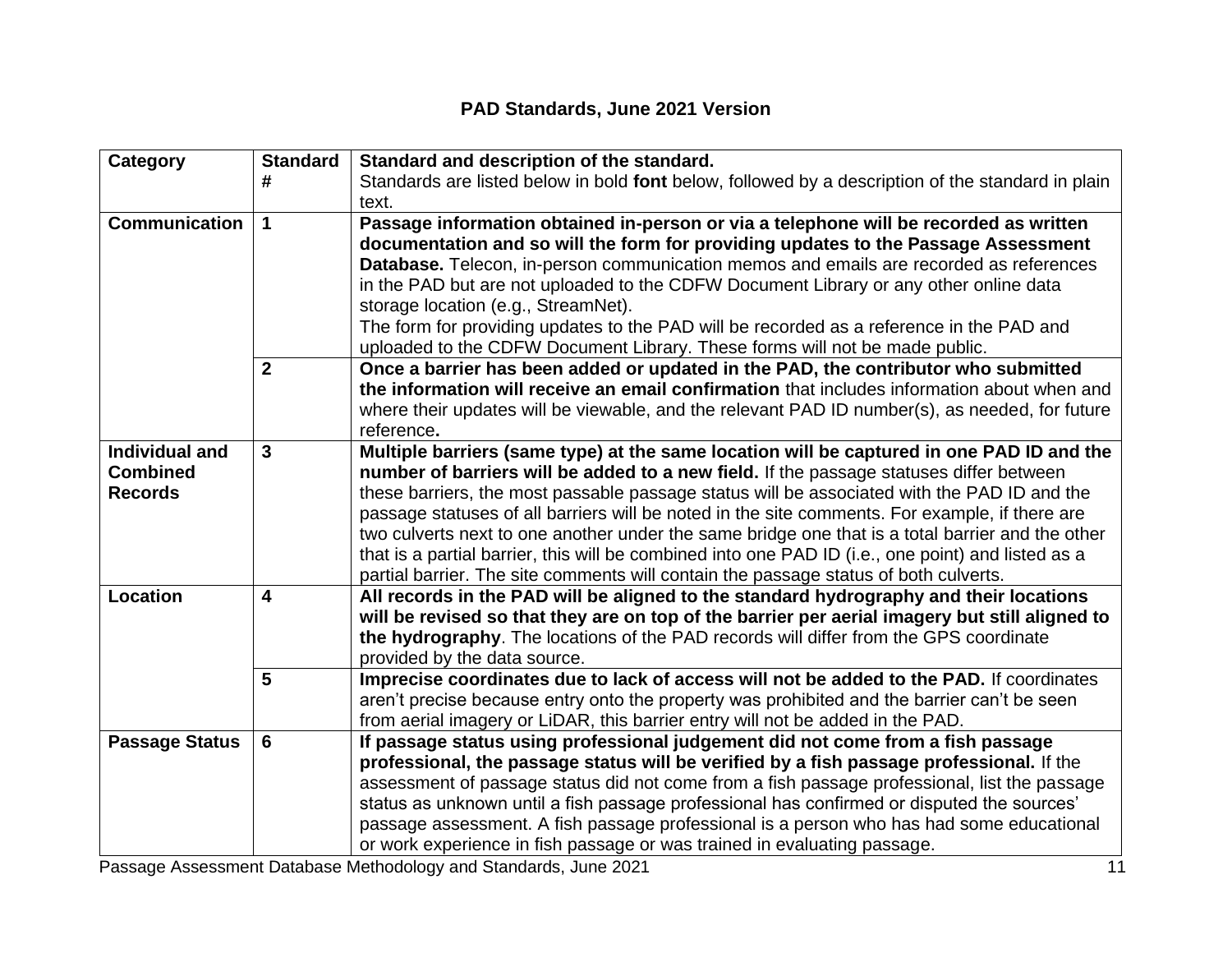| <b>Category</b>       | <b>Standard</b><br># | Standard and description of the standard.<br>Standards are listed below in bold font below, followed by a description of the standard in plain                                                                                                                                                                                                                                                                                                                                                                                                                                                        |
|-----------------------|----------------------|-------------------------------------------------------------------------------------------------------------------------------------------------------------------------------------------------------------------------------------------------------------------------------------------------------------------------------------------------------------------------------------------------------------------------------------------------------------------------------------------------------------------------------------------------------------------------------------------------------|
|                       |                      | text.                                                                                                                                                                                                                                                                                                                                                                                                                                                                                                                                                                                                 |
| <b>Passage Status</b> | $\overline{7}$       | Where two or more fish passage professionals have differing opinions as to the<br>passage status using professional judgment, all parties will be contacted and they will<br>need to come up with a resolution as to the barrier status before it is updated in the<br><b>PAD.</b> This only includes current opinions as the barrier status can change over time. When<br>assessment data is available it will be updated in the PAD.                                                                                                                                                                |
|                       | 8                    | Where there is substantial current evidence of fish use above a previously estimated<br>complete barrier (i.e., where CDFW's Restoration Manual's red-gray-green filter or<br>FishXing was used), the passage status will be downgraded to a partial or temporal<br>barrier based on professional judgement by a fish passage professional. This will more<br>accurately identify the status of barriers. There are several instances where fish have been<br>observed above a feature identified as a complete barrier using these and other criteria that<br>estimate passage.                      |
|                       | 9                    | A structure or non-structural element (i.e., waterfall, grade, temperature, etc.) will be<br>added to the PAD and listed as 'unassessed' passage status if the passage status is<br>unknown and if the barrier is a probable or potential barrier and hasn't been assessed.<br>For instances where barriers are probable partial or probable total barriers, this information<br>will be added to the site comments.<br>The barrier status of these structures will be listed as 'unknown' if they have been<br>assessed but the passage status was unable to be determined. U.S. Forest Service Grey |
|                       |                      | filter category (i.e., indeterminate) is an example of this.                                                                                                                                                                                                                                                                                                                                                                                                                                                                                                                                          |
|                       | 10                   | Once a barrier is removed, and the remediation meets fish passage criteria (e.g., CDFW<br>or NOAA), the passage status will be updated to reflect whatever passage status is<br>deemed by the criteria cited (partial, temporal, not a barrier, etc.). If an assessment of the<br>site/barrier is made at a later date and the passage status is deemed to have changed an<br>update will be made to the PAD according to the standards and methodology in this document.                                                                                                                             |
| Geographic            | 11                   | Only barriers within the state of California will be added to the PAD with the exception of                                                                                                                                                                                                                                                                                                                                                                                                                                                                                                           |
| <b>Focus</b>          |                      | barriers in Oregon on water bodies that flow into and/or out of California.                                                                                                                                                                                                                                                                                                                                                                                                                                                                                                                           |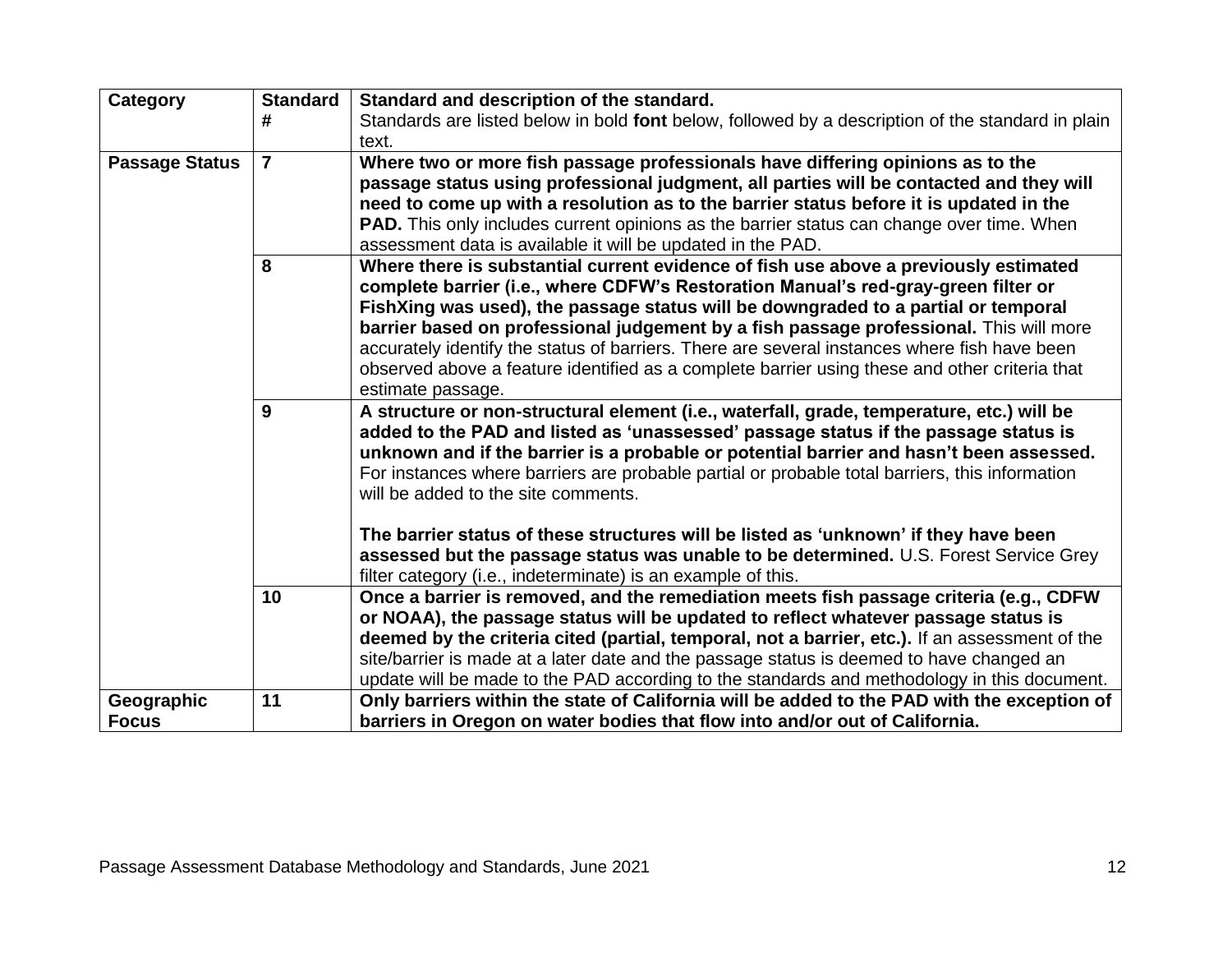| Category                                   | <b>Standard</b> | Standard and description of the standard.                                                                                                                                           |
|--------------------------------------------|-----------------|-------------------------------------------------------------------------------------------------------------------------------------------------------------------------------------|
|                                            | #               | Standards are listed below in bold font below, followed by a description of the standard in plain                                                                                   |
|                                            |                 | text.                                                                                                                                                                               |
| Quality                                    | 12              | All barriers and diversions will be subject to the Quality Assurance and Quality Control                                                                                            |
| <b>Assurance and</b>                       |                 | (QAQC) procedures listed below, to the extent that this is possible. The QAQC                                                                                                       |
| <b>Quality Control</b>                     |                 | procedures include verification of location information and steps for the prevention of                                                                                             |
|                                            |                 | duplicate barriers and diversions in the PAD.                                                                                                                                       |
|                                            |                 | a) When receiving barrier and diversion information, use ArcMap to decide if these are new<br>barriers and diversions that need to be added to the PAD. Look at PAD barriers and    |
|                                            |                 | diversions within proximity of this new site, compare photos, site names, structure owners,                                                                                         |
|                                            |                 | passage statuses, passage types and site comments. If it is still difficult to determine if this                                                                                    |
|                                            |                 | is a new site, request more information from the source. In many cases, existing barriers in                                                                                        |
|                                            |                 | PAD are incorrectly located and can often be off by more than several hundred feet.                                                                                                 |
|                                            |                 | b) Verify with the source that the coordinates are precise (i.e., taken on top of the barrier)                                                                                      |
|                                            |                 | and ask for the datum used if not provided.                                                                                                                                         |
|                                            |                 | c) When sources send information that have may have duplicate information, send an                                                                                                  |
|                                            |                 | email back to the source addressing these issues.                                                                                                                                   |
|                                            |                 | d) Snap the barrier to the standard hydrography and verify that the snapped barriers are on                                                                                         |
|                                            |                 | the correct stream and road route/post-mile. Check the physical location of the barrier against                                                                                     |
|                                            |                 | road route/post-mile, stream name and/or stream mile listed in the data and verify that the                                                                                         |
|                                            |                 | snapped location is on top of the barrier per aerial imagery.                                                                                                                       |
| <b>Minimum Data</b><br><b>Requirements</b> | 13              | Submissions of barriers not already existing in the PAD should include the following<br>minimum criteria: geographic coordinates and datum, stream name, barrier or site name, site |
|                                            |                 | type (dam, road crossing, etc.), passage status, protocol used to determine status and the                                                                                          |
|                                            |                 | agency that made the determination, species and/or life stage that were evaluated, survey date                                                                                      |
|                                            |                 | (if known/applicable), type of fishway and status (if applicable), and a description of the                                                                                         |
|                                            |                 | structure and passage impediments, if available.                                                                                                                                    |
|                                            |                 | If other information is available outside the minimum requirements listed above, please include                                                                                     |
|                                            |                 | that in the submittal. Examples include ownership information, photos, habitat quantity and                                                                                         |
|                                            |                 | quality, and cost to remediate a barrier, etc.                                                                                                                                      |